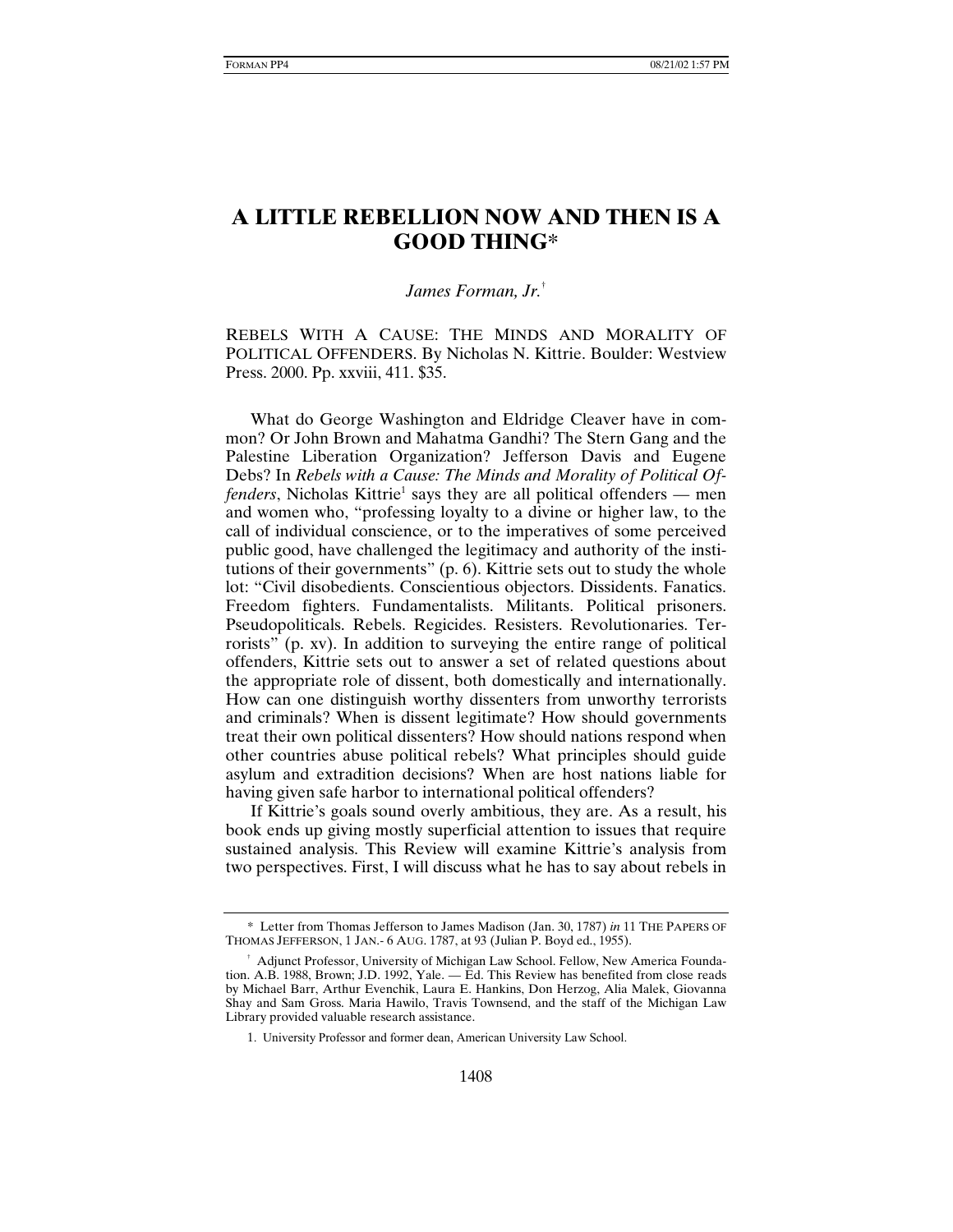the international arena. Kittrie purports to offer a classification scheme that will allow the international community to objectively and prospectively distinguish political rebels from common criminals, and freedom fighters from terrorists. As we shall see, however, his scheme provides less guidance in making such distinctions than he imagines. Second, I consider Kittrie's more successful discussion of American political rebels. In my discussion of Kittrie's argument concerning America's rebellious roots, government responses to political offenders, and the enduring importance of domestic dissent, I will draw particularly on the example of Dr. Martin Luther King, Jr.

## I. THE INTERNATIONAL ARENA: CLASSIFYING REBELS THE KITTRIE WAY

Of Kittrie's many goals, one is paramount: to "classify[] and subdivid[e] the wide spectrum of political dissidence — from peaceful dissent to indiscriminate violence . . ." (p. 35). It is the absence of such a classification scheme, says Kittrie, that has led so many to accept "the jaded aphorism" that "one person's freedom fighter is another's terrorist" (p. xvii). If only somebody would create a typology of political offenders, says Kittrie, society could readily distinguish the legitimate dissenters from the outcast terrorists. A few pages later Kittrie repeats his goal, writing that "we must urgently proceed with our specified mission — categorizing the illusive political offenders and defining the rules of warfare that should control the conflicts between them and those in possession of power" (p. 44). Despite his promise to proceed "urgently," a few hundred pages later Kittrie has still not revealed his classification scheme. He instead assures the reader that one is possible, writing, "just political offenders can be identified and distinguished from both international outlaws and common criminals . . ." (p. 242). Near the end of the book Kittrie informs us that the previous 300 pages were foundational, and that he will soon present the classification scheme: "Upon the foundations laid in the intervening chapters, an ambitious framework can now be advanced to comprehensively classify all those who take part in what is described as political dissent, rebellion, and resistance" (p. 308). Kittrie does not finally divulge the classification scheme until the last page of *Rebels* — in the appendix, no less (p. 350).

Stating an aim, however, is not the same as achieving it. Kittrie calls his classification scheme "A Typology of Political Offenses: From Terrorism to Human Rights Struggles" (p. 350). The typology ranges from "International Rights Conflicts (i.e., Human Rights Struggles)" at one end of the spectrum to "International Crimes (i.e. Terrorism)" at the other. "Political Offenses," "Anti-Colonial and Anti-Racist Conflicts (i.e., Freedom Fighting)," "Non-International Armed Conflicts," and "Domestic Crimes" fill in the gaps between. Catego-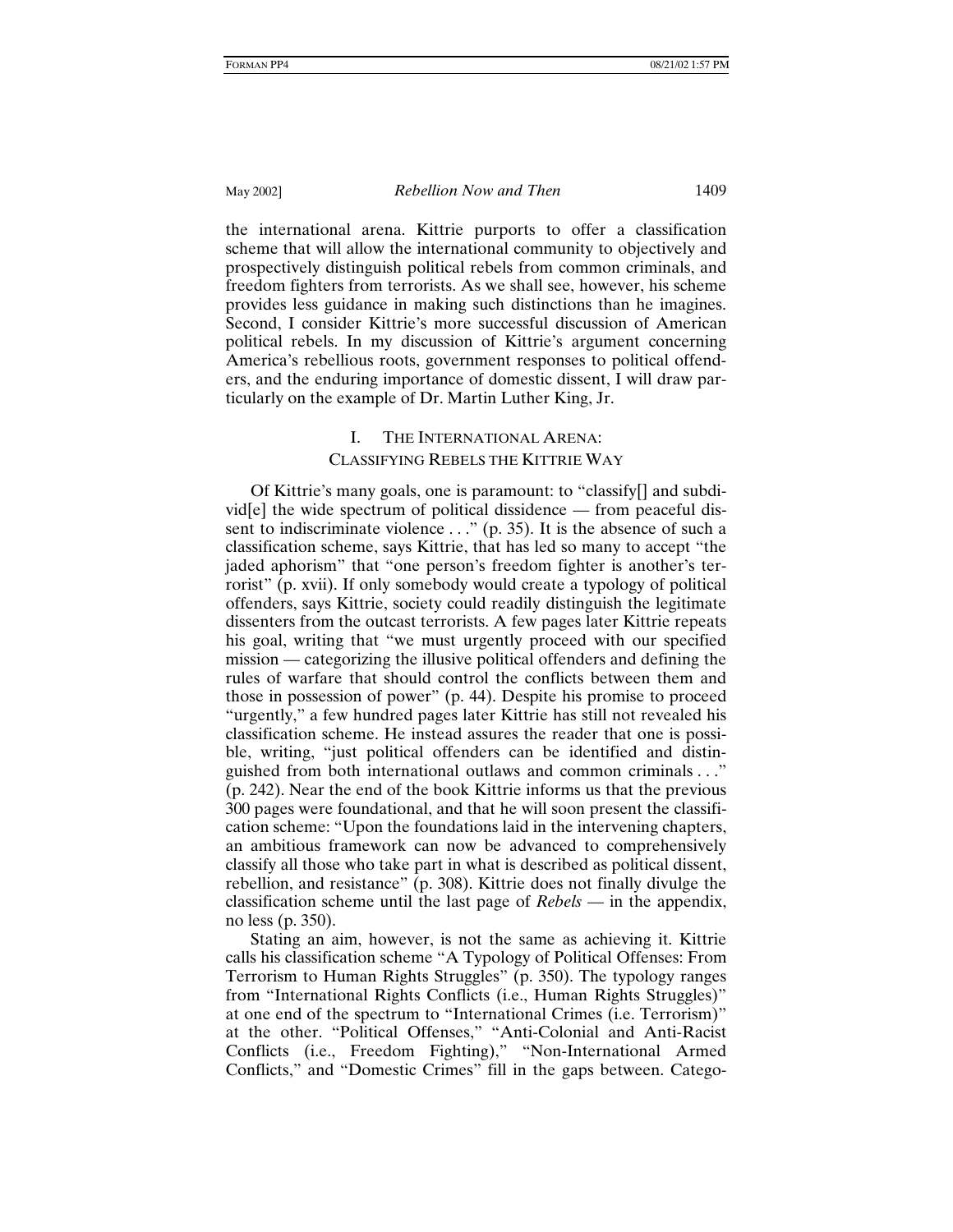ries on the terroristic end of the spectrum are printed in dark gray, while those on the human rights end are lighter. A group's cause and the means it uses to achieve that cause are central. Fighting for an internationally approved cause with approved means earns one a place in the "Human Rights Struggle" category. Internationally condemned causes and means put one in the "Terrorist" category. Those in between fall into various middle categories. For example, a group that uses violence (a disfavored means) in pursuit of internationally approved goals would fall into a middle category, such as "freedom fighters." Using violence in pursuit of a goal that is not internationally approved but also not internationally proscribed would earn one a spot in the "non-international armed conflicts" category.

Where one fits in the typology matters quite a  $\text{lot} - \text{a}$  host of international protections or punishments are implicated. For example, an actor engaged in a human rights struggle is entitled to asylum, not subject to extradition, and, if criminally prosecuted, may use his engagement in a human rights struggle as a defense. A freedom fighter, by contrast, gets less protection under asylum and extradition law, though he would be entitled to the protections of the Geneva Conventions and could not be prosecuted as a common criminal. At the dark end of the spectrum is the terrorist, who is subject to the universal jurisdiction of all states and can be prosecuted wherever found, with no benefit from the Geneva Conventions.

The problem with the typology is that it doesn't answer the hard questions and we don't need it for the easy ones. Kittrie believes that his typology outlines principles that "can be concretely and objectively applied to virtually all categories of actors taking part in political conflicts" (p. 340). But there is reason to question his enthusiasm. Since each distinction that Kittrie makes is a matter of deep moral and political controversy, anything resembling a factual and objective test faces enormous difficulties from the outset. Consider, for example, Nelson Mandela and his African National Congress ("ANC"). Even by its own account, the ANC used violence, $2$  sometimes against civilians.<sup>3</sup> So, under Kittrie's typology, its members cannot claim the man-

<sup>2.</sup> Even the term "violence" is itself contested. *See* Robert Paul Wolff, *On Violence*, 66 J. PHIL. 601, 610 (1969):

When you occupy the seats at a lunch counter for hours on end, thereby depriving the proprietor of the profits he would have made on ordinary sales during that time, you are taking money out of his pocket as effectively as if you had robbed his till or smashed his stock. If you persist in the sit-in until he goes into debt, loses his lunch counter, and takes a job as a day laborer, then you have done him a much greater injury than would be accomplished by a mere beating in a dark alley. He may deserve to be ruined, of course, but, if so, then he probably also deserves to be beaten.

<sup>3.</sup> Timothy Phelps, *Defining Terror*, NEWSDAY, Nov. 23, 2001, at A54. Though the ANC directed its violence mostly at government sites, it occasionally attacked civilians. *Id*. In 1988, Chris Hani, the chief of the ANC's military wing, explained why attacking civilians was necessary. Under apartheid, whites are guaranteed "a happy life . . . a sweet life." *Id*. "Part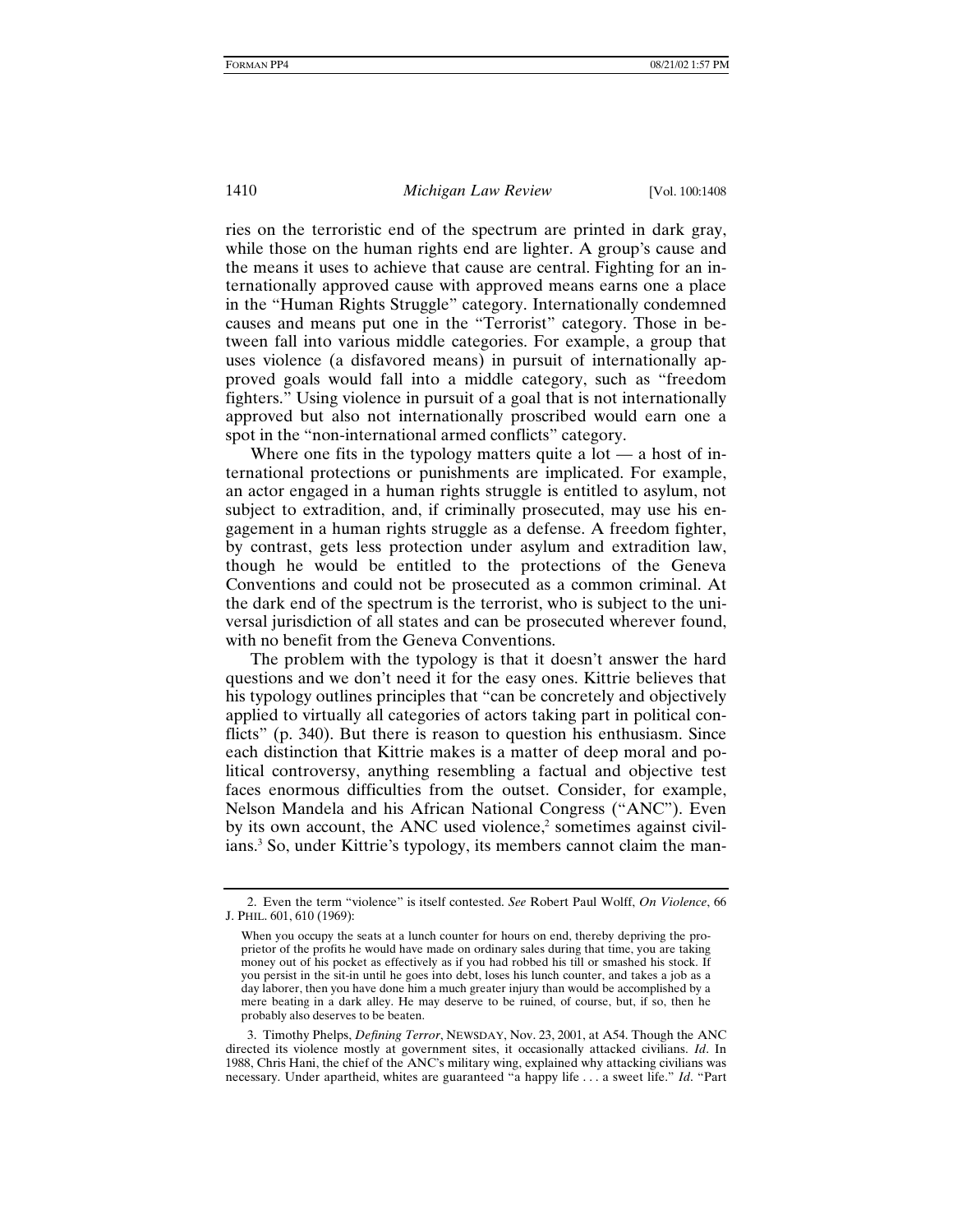tle of human rights advocates. But were they freedom fighters or terrorists? The answer turns on the ANC's goals. Were Mandela and his followers fighting for a free and democratic South Africa? Or were they trying to achieve a Communist dictatorship? According to the ANC and its defenders, their goal was the former. But in the 1980s, many congressional Republicans and President Ronald Reagan vehemently disagreed. Both the ANC and its Namibian counterpart, the South West African People's Organization ("SWAPO"), were "Soviet-sponsored terrorist organizations," said Senator Strom Thurmond, Chairman of the Senate Subcommittee on Security and Terrorism.4 The ANC, said Reagan, consisted of "Soviet-armed guerrillas," and "the South African government is under no obligation to negotiate the future of the country with any organization that proclaims the goal of creating a Communist State and uses terrorist tactics and violence to achieve it."<sup>5</sup> The weakness in Kittrie's typology is that it assumes agreement about such things as the goals of a revolutionary movement, as if they were not subject to competing (and complexly motivated) descriptions.

In the same vein, Kittrie mistakenly believes that the emergence of universally accepted international norms will solve classification problems. According to Kittrie, "the community of civilized nations is in the process of arriving at a common core of universal principles regarding both proper governance and proper response to political resistance and rebellion."6 But Kittrie overlooks deep international disagreements about the proper *application* of universal norms. Assume, for example, that there exists an evolving international norm against racism. The disputes arise over how to apply it. Kittrie believes that the anti-racism norm was properly invoked against South African apartheid but does not apply to Israeli Zionism (p. 44). The United States agrees with Kittrie, but many nations don't. So is an actor fighting against Israel's occupation of the West Bank and Gaza en-

of our campaign is to prevent that sweet life . . . . When they are maimed and they are in the hospital, others will go there to visit them and will say, 'This is the price of apartheid.' " *Id*.

<sup>4</sup>*. FBI Oversight Hearing Before the Subcommittee on Security and Terrorism of the Senate Committee. on the Judiciary*, 87th Cong. 28 (1982). For a detailed treatment of U.S. foreign policy toward South Africa, see ROBERT KINLOCH MASSIE, LOOSING THE BONDS: THE UNITED STATES AND SOUTH AFRICA IN THE APARTHEID YEARS (1997).

<sup>5.</sup> Ronald Reagan, *Remarks to Members of World Affairs Council and the Foreign Policy Association*, July 22, 1886, *in* 22 WEEKLY COMPILATION OF PRESIDENTIAL DOCUMENTS 30, at 978. British Prime Minister Margaret Thatcher joined Reagan, calling the ANC a "typical terrorist organisation." Richard Dowden, *Red Carpet for Mandela in Downing Street*, INDEPENDENT (London), July 2, 1990, at 10.

<sup>6.</sup> P. 340. Kittrie does not specify which nations are "civilized." Nor does Kittrie discuss structural characteristics of the international order that serve as obstacles to this international consensus. *See* HEDLEY BULL, THE ANARCHICAL SOCIETY: A STUDY OF ORDER IN WORLD POLITICS 85-86 (1977).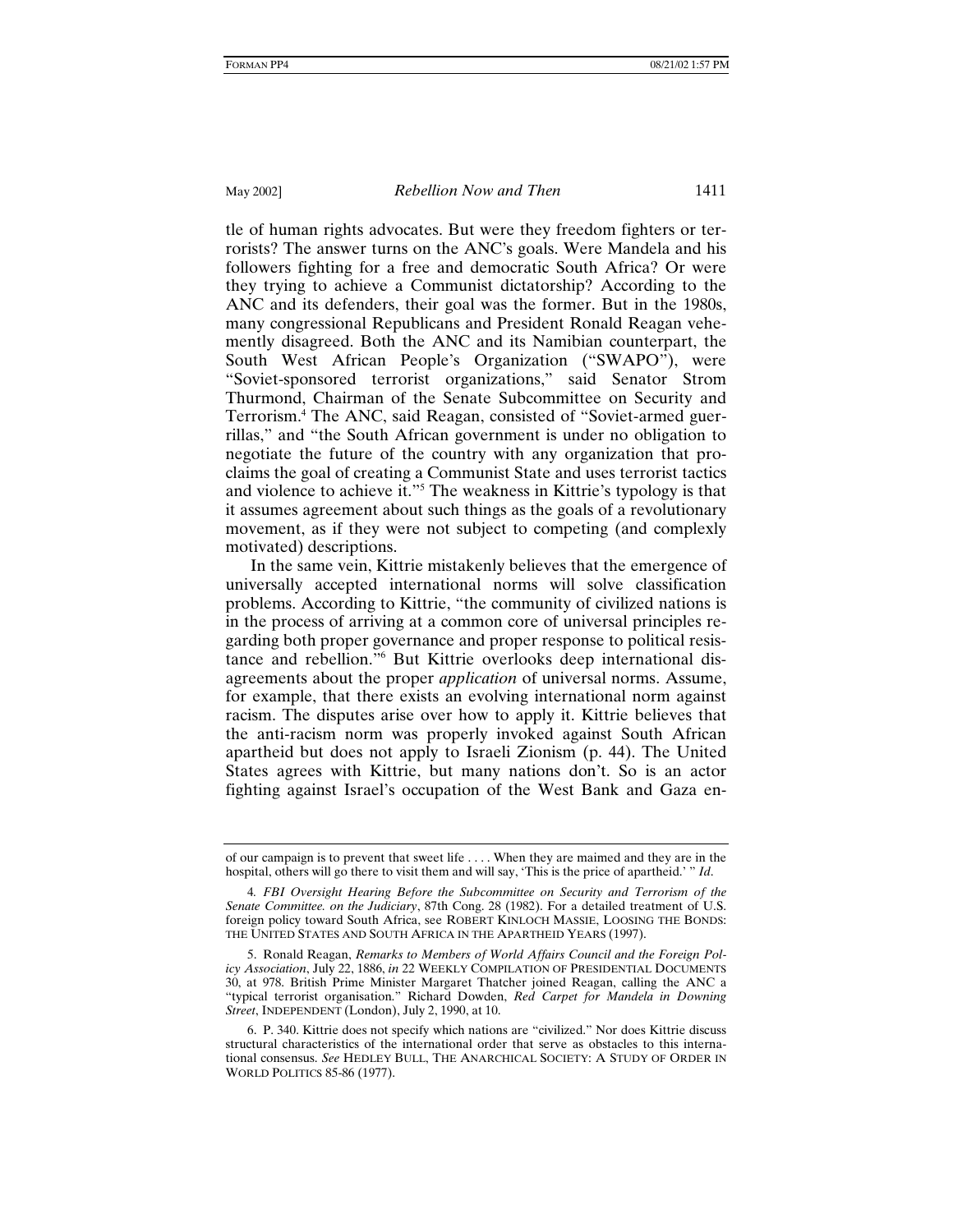gaged in an anti-racist struggle? It's not so much that this question is unanswerable as it is that Kittrie's typology doesn't help.

Kittrie overstates the utility of his classification scheme. He rejects the notion that " 'history is written by the victors and that the legitimacy of a political struggle and its participants can only be established by their success" (p. 242). To the contrary, says Kittrie, armed with his typology we will finally be able, "in a consistent and forward looking fashion, to distinguish the political hero from the villain" (p. 242). But the legitimacy of a rebel's claim *is* often better evaluated in hindsight, and not because "history is written by the victors." In part, this is because the rebels' very struggle may itself change the international consensus regarding the justness of their cause. As Hedley Bull instructs,

[Today] it may be argued that there is a consensus in international society that the sovereignty of colonial powers over their subject territories is not legitimate, and that violence waged against such powers for the aim of national liberation is just. But this consensus did not exist in the early decades of the anti-colonial struggle, and indeed if it exists today, it is a consequence of that struggle.<sup>7</sup>

Moreover, we can better assess rebels after they have won because then we can tell whether they were sincere about their stated goals. As Kittrie knows, "[h]istory is replete with these destructive rebels — tyrants, butchers and megalomaniacs who pursued and often attained power as an end in itself" (p. 123).

To return to Mandela and the ANC, Mandela is revered today because the ANC gained power and proved Reagan and other Republican conservatives wrong — the ANC proved, through governing, that it did not seek a Communist dictatorship but rather a multi-party democracy. Our government was as spectacularly mistaken about the intent of the CIA-funded Afghan mujahadeen and Osama bin Laden, but again, that is perhaps more knowable in retrospect.<sup>8</sup> This is not to say that one should not look for signs of rebels' intent along the way, but rather that some humility is in order when assessing the ability of any classification scheme to answer the hard questions in advance.

Perhaps the most unfortunate thing about Kittrie's classification scheme is that others have more capably taken on the same topic in ways less taxing to the reader. Consider Timothy Garton Ash's recent essay, *Is There a Good Terrorist*?.<sup>9</sup> Ash identifies "four things to look

<sup>7.</sup> BULL, *supra* note 6, at 94.

<sup>8.</sup> The extent to which the U.S. government had knowledge of who received the money sent to support Afghan anti-Soviet fighters is a matter of some dispute. Even those who argue that the CIA did not have actual knowledge of the money's destination, however, do not dispute that the CIA paid insufficient attention to the matter. *See* PETER BERGEN, HOLY WAR INC.: INSIDE THE SECRET WORLD OF OSAMA BIN LADEN 63-75 (2001).

<sup>9.</sup> Timothy Garton Ash, *Is There a Good Terrorist*?, N.Y. REV. BOOKS, Nov. 29, 2001, at 30-33.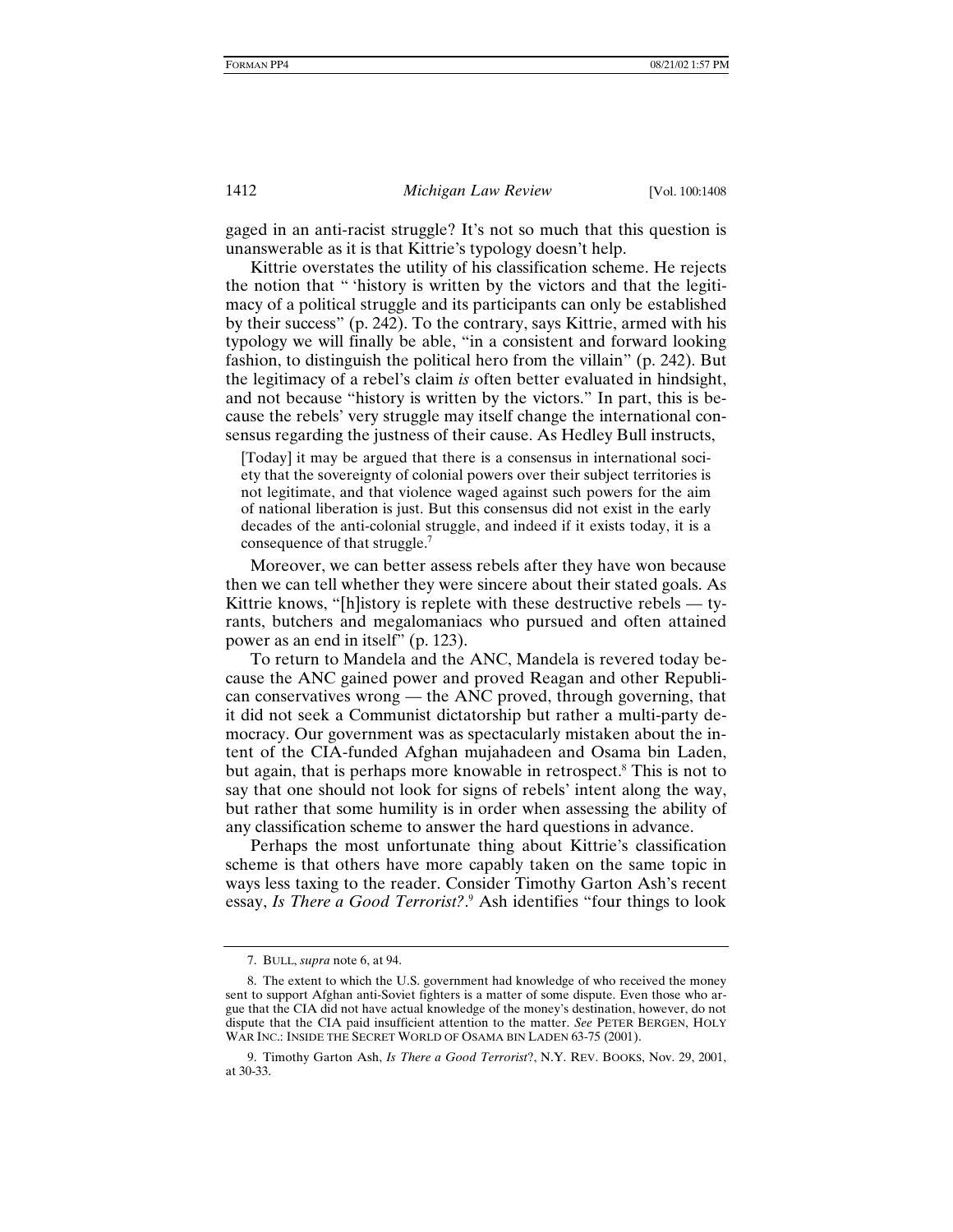at in deciding whether someone is a terrorist, and, if they are, what kind of terrorist."<sup>10</sup> First is biography — who are they and where are they coming from? Second is goals — what do they really want? Third is methods — the single most important criterion, says Ash. Do they use violence? If so, are the targets limited to state representatives? Does the group try to limit civilian casualties? Ash's last issue is context, a matter not sufficiently accounted for in Kittrie's typology. According to Ash,

[It] therefore matters hugely what kind of state you're in. It is one thing for groups like the IRA or the  $ETA<sup>11</sup>$  to use political violence in states like Britain or Spain, where the means of working for peaceful change are equally available to all in a mature democracy. It is another thing for Palestinian groups to use political violence against an oppressive military occupation in the Gaza strip or the West Bank. Another again for the ANC against the South African apartheid regime. Yet another for the violently repressed Kosovo Albanians to take up arms against the Milosevic regime in Serbia. We may want to uphold the universal principle "No violence!" but we all know that these are, in political fact and in moral context, very different things, and some violent political reactions are — shall we say — less unjustified than others.<sup>12</sup>

Ash's four criteria don't answer every question, but, unlike Kittrie, he doesn't claim that they do.

#### II. REDISCOVERING AMERICA'S REBELLIOUS ROOTS

If Kittrie's weakness is his international classification scheme, his strength is his chapter on political rebels in America, a topic on which he has done previous important work.13 In an important sense, *Rebels* is an extended argument against the tendency to ignore history. Kittrie's obsession — and I use that term as a compliment — with history is most evident in his chapter on America, in which he joins the historian's "struggle of memory against forgetting,"<sup>14</sup> by targeting "the

<sup>10</sup>*. Id.* at 30.

<sup>11.</sup> The ETA is a Basque separatist group.

<sup>12.</sup> Ash, *supra* note 9, at 32.

<sup>13.</sup> Kittrie is the co-editor of a superb documentary history on American dissent and rebellion. *See* THE TREE OF LIBERTY: A DOCUMENTARY HISTORY OF REBELLION AND POLITICAL CRIME IN AMERICA (Nicholas Kittrie & Eldon Wedlock, Jr. eds., 1986). Kittrie has also written previously on European political rebels, and his chapter on Europe in *Rebels* borrows heavily from earlier work. *See* NICHOLAS KITTRIE, WAR AGAINST AUTHORITY: FROM THE CRISIS IN SOCIAL LEGITIMACY TO A NEW SOCIAL CONTRACT (1995).

<sup>14.</sup> Heather Gerken recently employed this Milan Kundera phrase in reviewing another historical piece. *See* Heather Gerken, *Morgan Kousser's Noble Dream*, 99 MICH. L. REV. 1298, 1300-01 (2001) (book review) (quoting MILAN KUNDERA, THE BOOK OF LAUGHTER AND FORGETTING 3 (1986)). As Gerken argues, "History is worth fighting over because the past is used to sanction or sanctify authority and provides the means by which we define ourselves and our community." *Id*. at 1301 (internal quotation and footnote omitted).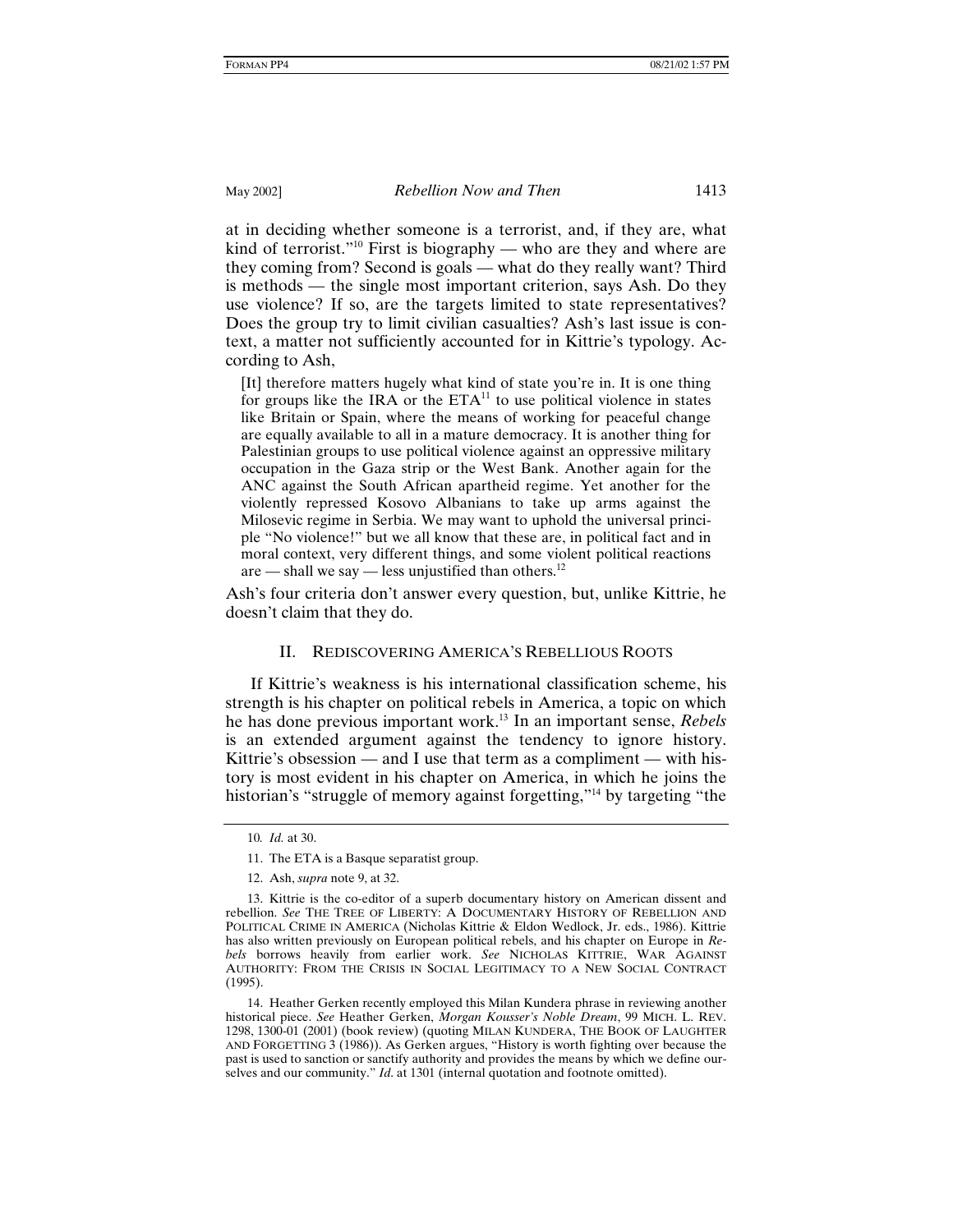myth of America's peaceable kingdom" (p. 131). Kittrie says that although a few commentators have looked at America's history of violent dissent,<sup>15</sup> "the American public and American law enforcement agencies continue to assert that political criminals and criminality do not exist, and have never existed, in the United States" (p. 135). This assertion is easily refuted, he says. An honest historical accounting is essential to any discussion of political rebels, and Kittrie points to a "formidable list . . . of political offender[s]" that includes, among others, George Washington, Jefferson Davis, Crazy Horse, John Brown, John Wilkes Booth, the Rosenbergs, Martin Luther King, Jr., Randall Terry and Timothy McVeigh (pp. 135-36).

Kittrie is equally interested in how reluctant America has been to recognize domestic political dissent as a distinct subset of general criminality. He offers a host of explanations: Identifying political criminality would  $(1)$  appear to be excusing it;  $(2)$  require courts to make inappropriate motive determinations; (3) raise troubling questions about the legitimacy of nonparliamentary means of change; (4) remind Americans that theirs is a country founded on violent rebellion; and (5) run counter to a majoritarian orthodoxy that requires obedience to the law even by those who disagree (pp. 136-37). Kittrie's list is accurate, but incomplete. To it should be added that identifying and remembering domestic political dissenters would require that Americans reject their cherished belief in their own innocence.

Lewis Lapham has written that America believes itself "innocent by definition."16 For Americans, says Lapham, evil is "never intrinsic to the American landscape or the American character," but rather "is a deadly and unlicensed import."<sup>17</sup> Accordingly, we do not need "to appoint truth commissions similar to those established by South Africa, Chile, Burundi, and any other country seeking to come to terms with its inevitably tragic past. The American past isn't tragic. We are the children of revelation, not history  $\dots$ ."<sup>18</sup> Lapham somewhat overstates his case. Another way to interpret America's relationship with its past is to recognize that while many Americans admit a

 <sup>15.</sup> Kittrie cites RAMSEY CLARK, CRIME IN AMERICA: OBSERVATIONS ON ITS NATURE, CAUSES, PREVENTION AND CONTROL (1970), RICHARD E. RUBENSTEIN, REBELS IN EDEN: MASS POLITICAL VIOLENCE IN THE UNITED STATES (1970), and Richard Brown, *Historical Patters on Violence in America in* VIOLENCE IN AMERICA: HISTORICAL AND COMPARATIVE PERSPECTIVES (Hugh Graham & Ted Gurr eds., 1969). The only comprehensive survey of domestic political crime, says Kittrie, was a 1969 report by the U.S. National Commission on the Causes and Prevention of Violence. It found that during the mid-1960s the U.S. experienced "more civil and political agitation than most other nations." P. 143. A well-received recent contribution to the history of violence in America is CALEB CARR, THE LESSONS OF TERROR (2002).

<sup>16.</sup> Lewis Lapham, *The American Rome: On the Theory of Virtuous Empire*, HARPER'S MAG., Aug. 2001, at 34.

<sup>17</sup>*. Id*.

<sup>18</sup>*. Id.*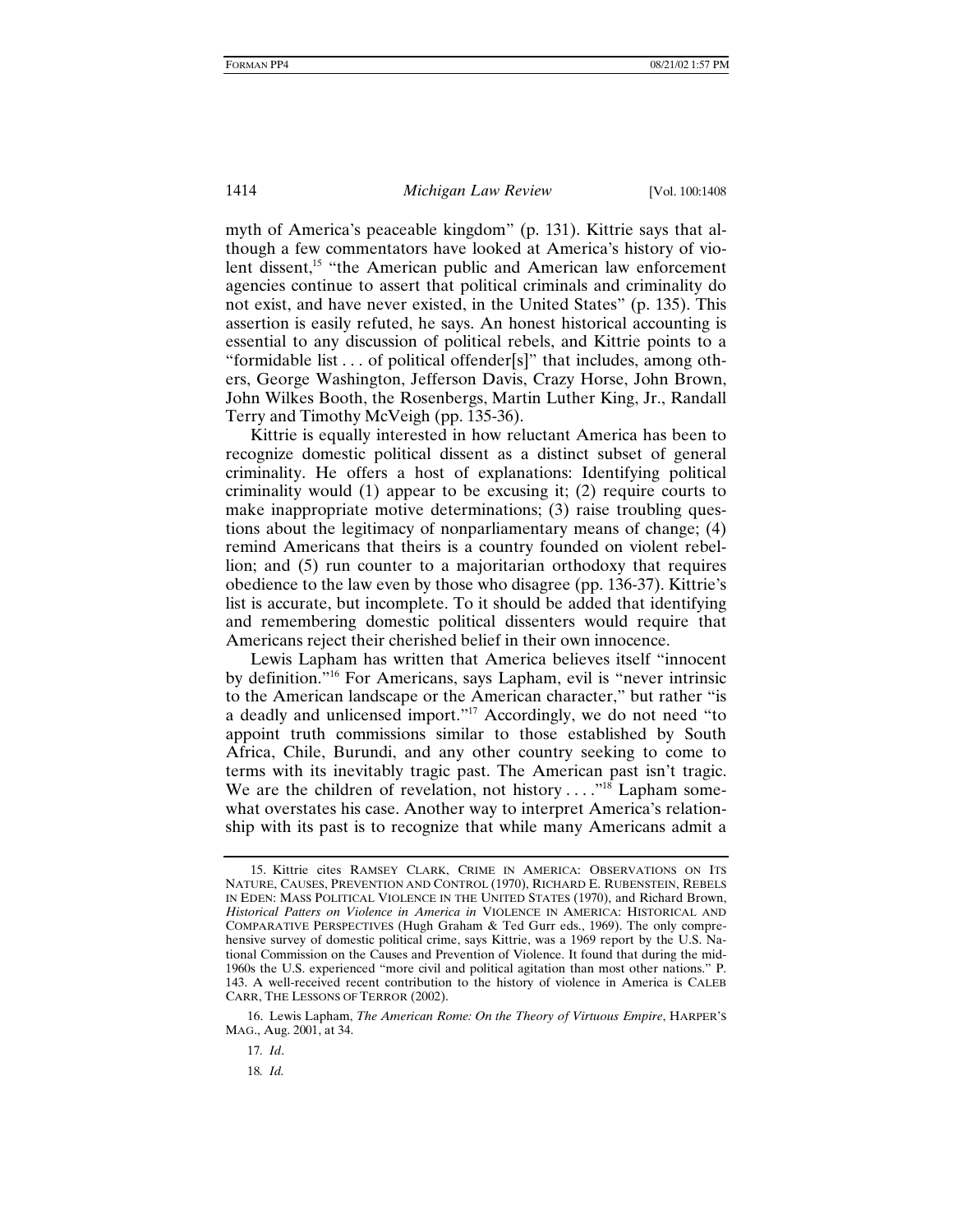rebellious history, they deny that it is relevant to determining the legitimacy of more recent claims of rebellion. Whatever may have happened then, the argument goes, has little to say about today, since our society is now just.

Whatever its source, our sense of our own virtue was evident in President Bush's response to a question about how he feels when he hears that America is hated in many Muslim countries. "I'll tell you how I respond," said Bush. "I'm amazed. I'm amazed that there's such misunderstanding of what our country is about that people would hate us. [L]ike most Americans, I just can't believe it. Because I know how good we are."19 Bush's comments, while provoking laughter and outrage overseas, $20$  were profoundly American.

Remembering "how good we are" as Americans means that we often need to remake domestic rebels in a more appealing image. Consider the case of Martin Luther King, Jr., who Kittrie says began as a "noted political offender" and ended up "one of only five Americans to have a national holiday established in his memory" (p. 151). King spent his life appealing to America's virtue so that it might repent its sins. Today we remember the virtue and forget the sins. "[W]e have sanitized his ideas," says Michael Eric Dyson.<sup>21</sup> We have forgotten the King who called for reparations for blacks<sup>22</sup> (and poor whites).<sup>23</sup> We

21. MICHAEL ERIC DYSON, I MAY NOT GET THERE WITH YOU: THE TRUE MARTIN LUTHER KING, JR. (1998), at ix.

22. According to King,

No amount of gold could provide an adequate compensation for the exploitation and humiliation of the Negro in America down through the centuries. Not all the wealth of this affluent society could meet the bill. Yet a price can be placed on unpaid wages. The ancient common law has always provided a remedy for the appropriation of the labor of one human being by another. This law should be made to apply for American Negroes. The payment should be in the form of a massive program by the government of special, compensatory measures which could be regarded as a settlement in accordance with the accepted practice of common law. Such measures would certainly be less expensive than any computation based on two centuries of unpaid wages and accumulated interest. I am proposing, therefore, that, just as we granted a GI Bill of Rights to war veterans, America launch a broad-based and gigantic Bill of Rights for the Disadvantaged, our veterans of the long siege of denial.

MARTIN LUTHER KING, JR., WHY WE CAN'T WAIT 150-51 (1964).

23. DYSON, *supra* note 21, at 28-29.

<sup>19</sup>*. A Nation Challenged: Excerpts from the President's Remarks on the War on Terrorism*, N.Y. TIMES, Oct. 12, 2001, at B4.

<sup>20.</sup> An Australian columnist responded, "I beg your pardon George? The world is angry about September 11 and mourns the loss of life, the deaths from many countries. And we all feel for Americans who now have to live in constant fear that again some lunatic sponsored by mad Osama bin Laden will strike at a fresh target. But for God's sake, get off your preacher's box and open your eyes . . . . The world, despite what you might think, isn't in love with America or all Americans . . . . We all share your desire to hunt down and exterminate Osama bin Laden and anyone else involved on September 11, but we don't have to fall in love with you to do it." Steve Price, *Some Yanks Hard to Take*, HERALD SUN, Oct. 17, 2001, at 18; *see also US Risks Being Seen as Doltish Bully*, BANGKOK POST, Oct. 19, 2001; George S. Hishmeh, *America's Warped Policy*, GULF NEWS, Oct. 21, 2001, *available at* www.gulfnews.com/Articles/Opinion.asp?ArticleID=2984.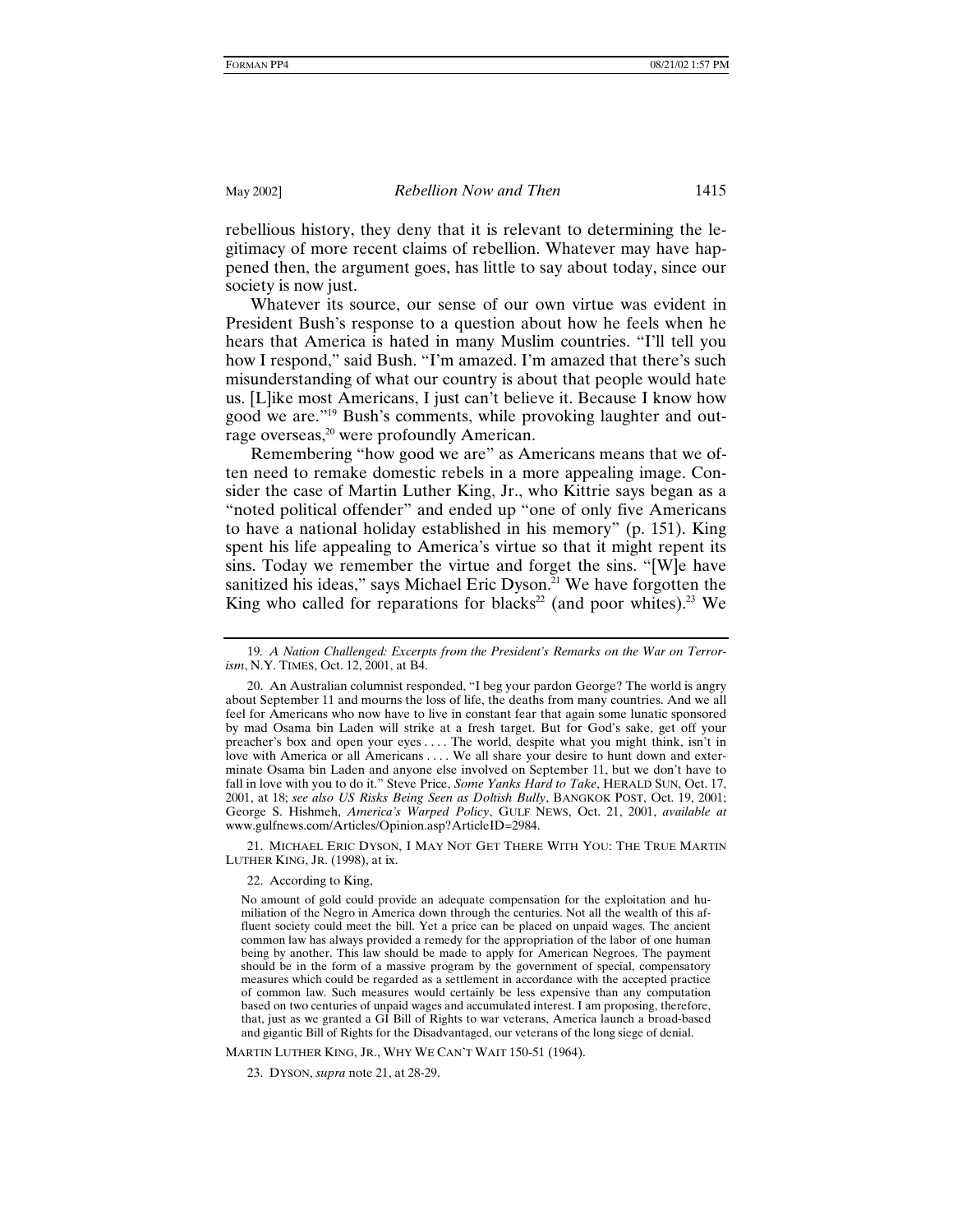have forgotten the King who moved beyond race to issue a more fundamental challenge to American society.<sup>24</sup> And we have forgotten the King who took a hugely unpopular stance against our role in Vietnam.<sup>25</sup>

Perhaps more telling than our selective national memory of the King legacy is our near-complete amnesia about the role the government played in attempting to destroy him and the civil rights movement he helped lead. Throughout time, says Kittrie, political offenders "have often been subject to overzealous, oppressive, and unnecessary governmental responses in the name of public order."26 This has been no less true in America, he says, for this nation has produced severe "laws, procedures, and sanctions to counter the perceived threats posed by those pursuing political, socioeconomic, racial or other goals through illegal or unorthodox means" (p. 144). Yet just as our belief in our own virtue causes us to recast dissenters in a more appealing light, so too does it let us forget our nation's frequent intolerance of dissenters.

Today, less than thirty years after King's death, news stories about government suppression of political dissent ignore or minimize what our government did to King. Typical is a December 1, 2001 *New York Times* article discussing proposals to give the FBI more freedom to spy on Americans. It noted that "the FBI had run a widespread domestic surveillance program, called Cointelpro, to *monitor* antiwar militants . . . and Dr. Martin Luther King, Jr., among others, while Mr. Hoover was director."27

<sup>24.</sup> King said,

<sup>[</sup>T]he black revolution is much more than a struggle for the rights of Negroes. It is forcing America to face all its interrelated flaws — racism, poverty, militarism and materialism. It is exposing evils that are rooted deeply in the whole structure of our society. It reveals systemic rather than superficial flaws and suggests that radical reconstruction of society itself is the real issue to be faced.

Martin Luther King, Jr., *A Testament of Hope*, *in* A TESTAMENT OF HOPE: THE ESSENTIAL WRITINGS OF MARTIN LUTHER KING, JR. 315 (James M. Washington ed., 1986) [hereinafter TESTAMENT].

<sup>25.</sup> Calling America the "greatest purveyor of violence in the world today," King demanded an end to the war and a redirection of resources back toward domestic issues such as poverty and education. Martin Luther King, Jr., *A Time to Break the Silence*, *in* TESTAMENT , *supra* note 24, at 233.

<sup>26.</sup> P. 35. Kittrie devotes greater attention to government response to dissent in NICHOLAS KITTRIE, WAR AGAINST AUTHORITY: FROM THE CRISIS IN SOCIAL LEGITIMACY TO A NEW SOCIAL CONTRACT, *supra* note 13, at 109-59.

<sup>27.</sup> David Johnston & Don Van Natta Jr., *Ashcroft Weighs Easing F.B.I. Limits for Surveillance*, N.Y. TIMES, Dec. 1, 2001, at A1 (emphasis added); *see also* Erica Goode, *Finding Answers in Secret Plots*, N.Y. TIMES, Mar. 10, 2002, § 4 (Week in Review), at 3 (discussing "surveillance" of King); Robert F. Worth, *A Nation Defines Itself by its Evil Enemies*, N.Y. TIMES, Feb. 24, 2002, § 4 (Week in Review), at 1 (discussing the impact of the Red Scare on civil liberties throughout the twentieth century without mentioning the 1960s).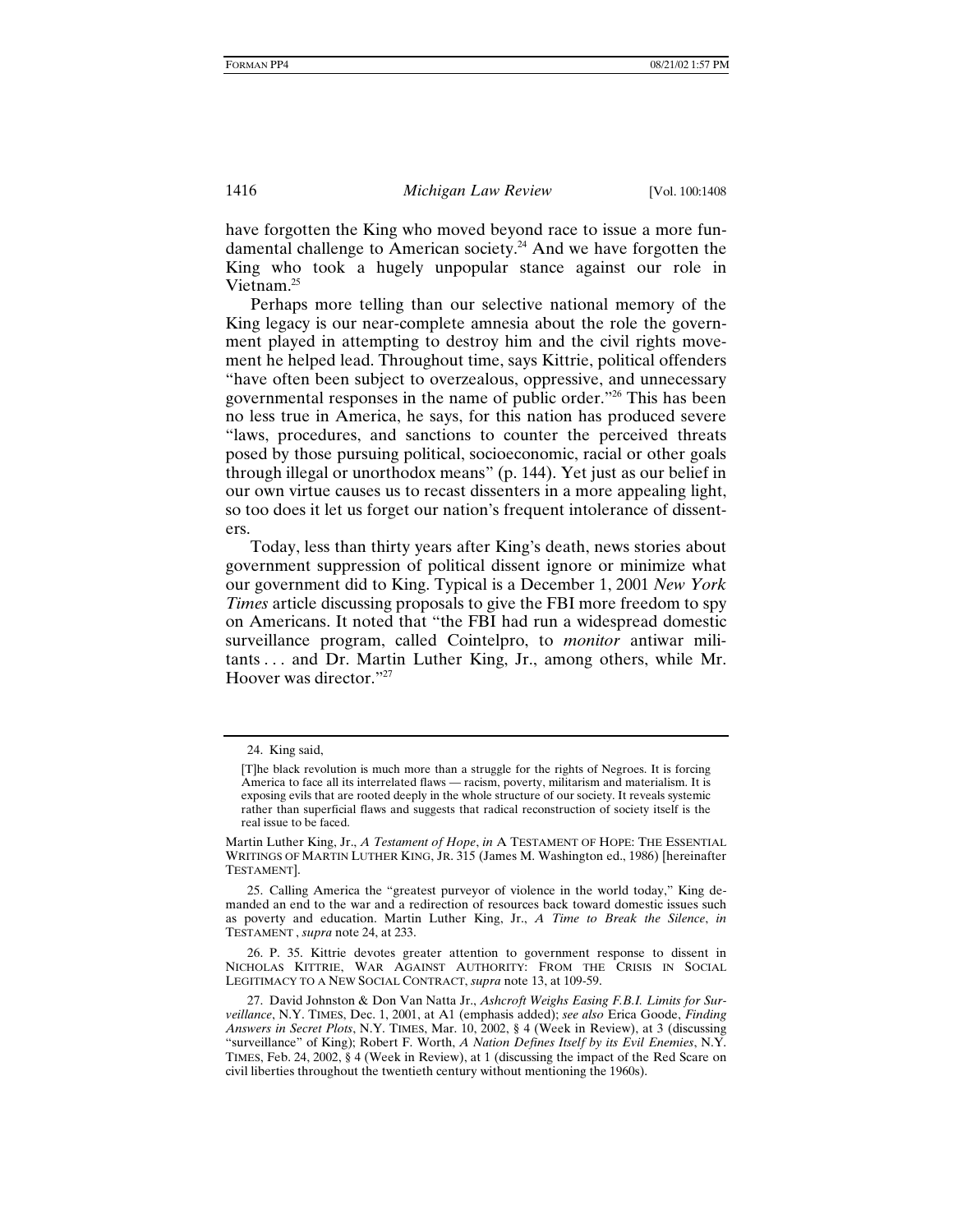The FBI monitored King, but that was just the beginning. From 1963 to 1968 the Bureau waged an unrelenting "secret war" against King and the civil rights movement.<sup>28</sup> The FBI's goal was to "neutraliz[e] King as an effective Negro leader."29 Its agents tailed King, bugged his room, took secret pictures of him, and examined his tax records. The FBI was particularly interested in any sexual infidelity, misconduct or deviance that it could discover. In November 1964, the FBI compiled the results of the surveillance into an edited tape and sent it to King along with an anonymous letter.<sup>30</sup> King interpreted the letter as a threat — unless he killed himself, the FBI would reveal the secrets it had collected.<sup>31</sup>

The FBI's destabilization campaign went far beyond King, $32$  and included sending forged documents from fictional scorned lovers and

29. The letter read in part:

KING,

In view of your low grade . . . I will not dignify your name with either a Mr. or a Reverend or a Dr.

King, look into your heart. You know you are a complete fraud and a great liability to all of us Negroes . . . . King, like all frauds your end is approaching . . . .

Your 'honorary' degrees, your Nobel Prize (what a grim farce) and other awards will not save you. King, I repeat you are done.

The American public, the church organizations that have been helping — Protestant, Catholic and Jews will know you for what you are — an evil, abnormal beast. So will others who have backed you. You are done...

King, there is only one thing left for you to do. You know exactly what it is. You have just 34 days in which to do [this] . . . You are done. There is but one way out for you. You better take it before your filthy, abnormal fraudulent self is bared to the nation.

#### DAVID GARROW, THE FBI AND MARTIN LUTHER KING, JR. 125-26 (1981).

31. S. REP. NO. 94-755, Book II, at 11 (1976). Coretta Scott King was the first to open the package with the tape and accompanying letter, and shortly thereafter King himself listened to it. Convinced that the FBI was behind the package, King called friends to tell them "they are out to break me." GARROW, *supra* note 30, at 134. Overburdened, overworked and now distraught over the government's persecution of him, King sought rest at a private location. FBI agents in Atlanta responded by calling in a false fire alarm sending fire trucks to the address to disturb King. *Id*. The FBI's plotting against King and his legacy did not end with his death, as agents in the field later proposed methods for harassing his widow Coretta Scott King. S. REP. NO. 94-755, Book II, at 223 (1976).

32. Though beyond the scope of this Review, perhaps the most extreme FBI tactics were reserved for its war on the Black Panther Party. Against the Panthers, the FBI employed a two-prong strategy. The first was to "eradicate [the Panthers'] 'serve the people' programs," as Director of Domestic Intelligence William Sullivan ordered the San Francisco FBI office to do. KENNETH O'REILLY, RACIAL MATTERS: THE FBI'S SECRET FILE ON BLACK AMERICA 302 (1989). The second, in the words of one FBI agent, was "to divide and conquer." *Id.* at 309. The divide and conquer policy took the form of "aggravat[ing] gang war-

<sup>28.</sup> S. REP. NO. 94-755, Book II, at 219 (1976).

<sup>29</sup>*. Id*. at 220. According to the Senate Committee that investigated the FBI campaign, the war began in December 1963, four months after King's celebrated "I Have a Dream" speech. At the conclusion of a nine-hour marathon meeting at FBI headquarters, agents around the country were instructed "to gather information concerning King's personal activities . . . in order that we may consider using this information at an opportune time in a counterintelligence move to discredit him." *Id*.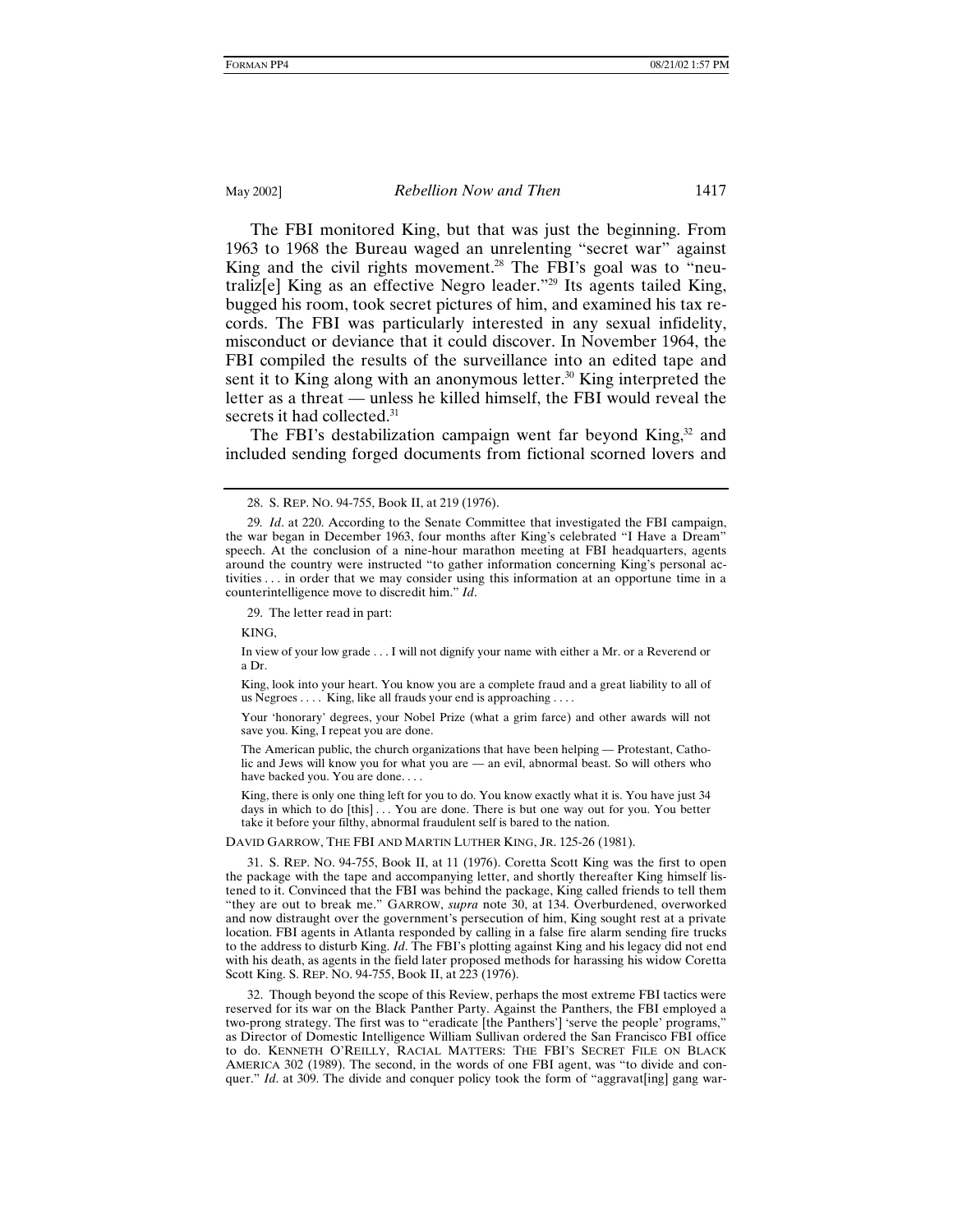political rivals in an effort to break up marriages and cause conflict among protest groups. As the Senate Committee that ultimately investigated the matter found, the letters were intended "to 'produce illfeeling and possibly a lasting distrust' between husband and wife, so that 'concern over what to do about it' would distract the target from 'time spent in the plots and plans' of the organization."33 The Committee concluded, "The image of an agent of the United States Government scrawling a poison-pen letter to someone's wife in language usually reserved for bathroom walls is not a happy one."34 In addition, the Committee found that the FBI's forged letters had led to violent fights among rival organizations, leading the Committee to conclude "that the chief investigative branch of the Federal Government, which was charged with investigating crimes and preventing criminal conduct, itself engaged in lawless tactics and responded to deep-seated social problems by fomenting violence and unrest."<sup>35</sup>

#### III. CONCLUSION: REBELS AS PATRIOTS

Domestic dissenters are no more popular today than they were in King's era. In the current American campaign against terrorism, dissenters have come under fierce attack. The White House spokesperson tells Americans to "watch what they say,"<sup>36</sup> while our Attorney General claims that dissenters "aid terrorists."<sup>37</sup> Political correctness is

fare," among different organizations and different factions of the Panthers. S. REP. NO. 94- 755, Book III, at 189 (1976).

<sup>33.</sup> S. Rep. No. 94-755, Book II, at 216 (1976) (quoting Memorandum from St. Louis Field Office to FBI Headquarters).

<sup>34</sup>*. Id*.

<sup>35.</sup> S. REP. NO. 94-755, Book III, at 189 (1976).

<sup>36.</sup> Two weeks after the terror attack, Bill Maher, host of the late-night talk show "Politically Incorrect," called the United States cowardly for launching cruise missiles on targets thousands of miles away. Bill Carter and Felicity Barringer, *In Patriotic Time, Dissent is Muted*, N.Y. TIMES, Sept. 28, 2001, at A1. White House spokesman Ari Fleischer fired back that "[t]he reminder is to all Americans, that they need to watch what they say, watch what they do, and that this is not a time for remarks like that." Maureen Dowd, *We Love the Liberties They Hate*, N.Y. TIMES, Sept. 30, 2001, § 4 (Week in Review), at 13.

<sup>37. &</sup>quot;[T]o those who scare peace-loving people with phantoms of lost liberty, my message is this: Your tactics only aid terrorists — for they erode our national unity and diminish our resolve. They give ammunition to America's enemies, and pause to America's friends." Testimony of John Ashcroft before the Senate Committee on the Judiciary, Dec. 6, 2001, *available at* http://www.usdoj.gov. In the months since Ashcroft's comments, the administration has not relented in its suggestion that opposition is unpatriotic. On March 1, 2002, Senator Trent Lott responded to criticism from Senate Majority Leader Tom Daschle, by saying: "How dare Senator Daschle criticize President Bush when we are fighting our war on terrorism, especially while we have troops in the field." *Majority Leader: Find bin Laden or War has Failed*, USA TODAY, Mar. 1, 2002, at 4A.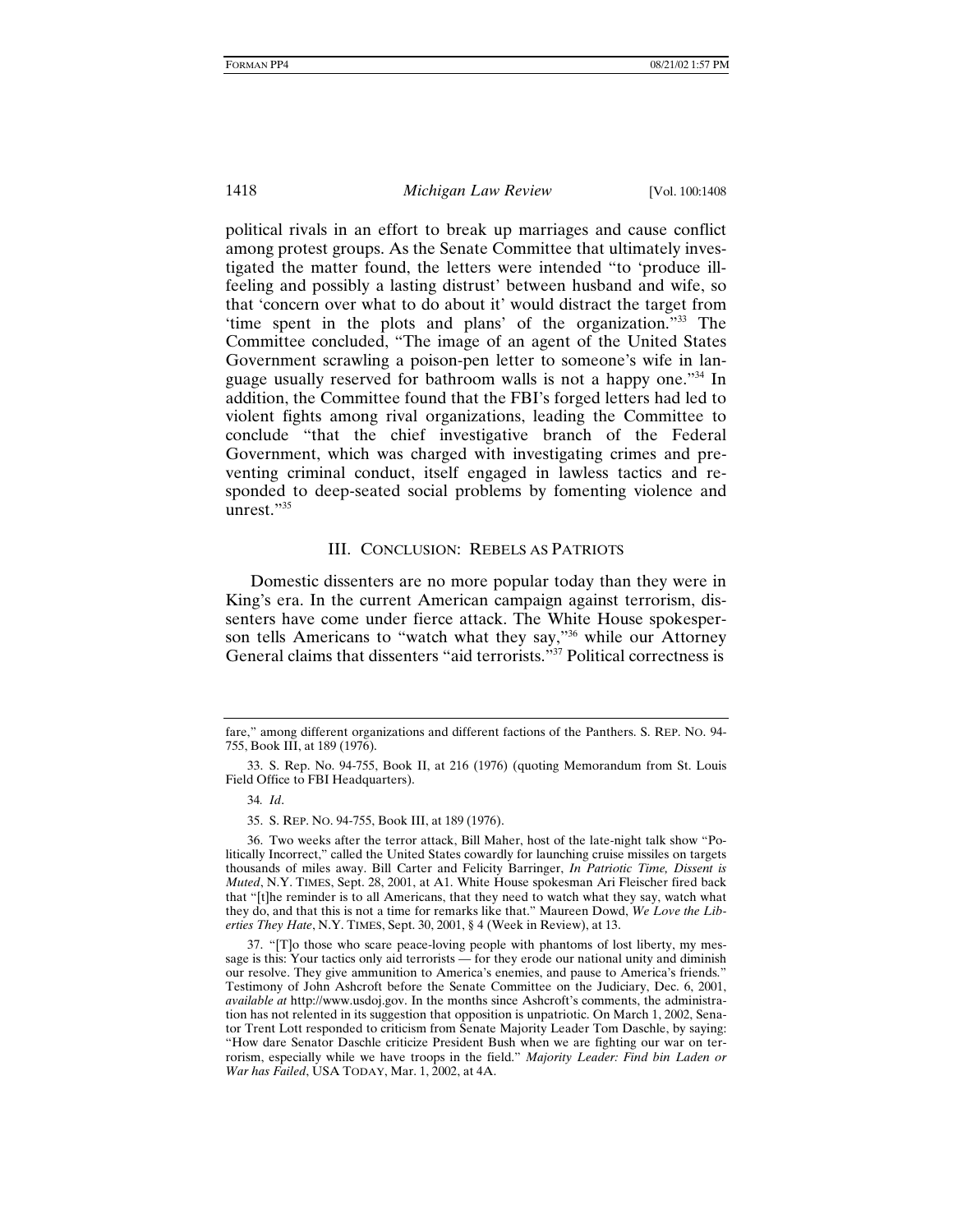the order of the day in the media, $38$  among critics of the academy, $39$  and among some students themselves.40

None of this would surprise Kittrie, who expects dissenters to be unpopular, even reviled. "The lives — and deaths — of Dr. King, John Brown, Joan of Arc, Socrates, and other rebels" all demonstrate "the stubborn unwillingness of those in authority . . . to listen and respond to their critics" (p. 247). Nor would it surprise King, who introduced his speech against the Vietnam War by saying, "men do not easily assume the task of opposing their government's policy, especially in time of war."41 A majority of Americans supported the war and even a

*Id*. Aaron McGruder, creator of the Boondocks cartoon, suggested in a strip shortly after September 11 that former President Reagan played a role in creating Osama Bin Laden. In response, some newspapers pulled the Boondocks temporarily, others moved it off the comics page to another location, and a few stopped carrying it entirely. Bryan Robinson, *Cartoonists' Quandry*, abcnews.com, Oct. 9, 2001, *available at* http://www.abcnews.go.com /sections/entertainment/DailyNews/WTC\_Cartoonists.html.

Some have argued that since September 11 the media has been less vigilant in challenging government imposed restrictions on access to information. Former ABC White House correspondent Josh Gerstein, for example, has pointed to the government's aggressive use of material witness warrants to indefinitely incarcerate an unidentified number of individuals since September 11, despite the fact that the government does not have probable cause to believe they committed a crime. Josh Gerstein, *Under Charge: The Real 9/11 Liberties Problem*, NEW REPUBLIC, Apr. 8, 2002, at 22. Gerstein argues that the media has done little to challenge the secret nature of the material witness proceedings. *Id*.

39. The American Council of Trustees and Alumni noted that while "citizens have rallied behind the President wholeheartedly . . . not so in the academy." Am. Council of Trustees and Alumni, *Defending Civilization: How our Universities are Failing America and What Can be Done About It*, Nov. 2001, at 1, *available at* http://www.goacta.org.2001. The Council criticized professors for "moral equivocation," "refus[ing] to make judgments," and "invok[ing] tolerance and diversity as an antidote to evil." *Id*. Examples of the objectionable include the following: "[We should] build bridges and relationships, not simply bombs and walls." *Id.* at 14. "[B]reak the cycle of violence." *Id.* at 15. "It's good for the government to know that there are people who want peace instead of bloodshed. Not all Americans want revenge." *Id*. at 17. "Hate breeds hate." *Id.* at 19. "If Osama Bin Laden is confirmed to be behind the attacks, the United States should bring him before an international tribunal on charges of crimes against humanity." *Id.* at 24. The American Council was founded by Lynn Cheney, the wife of Vice-President Dick Cheney. Democratic Senator Joe Lieberman sits on its National Council.

40. Timothy Egan, *In Sacramento, A Publisher's Questions Draw the Wrath of the Crowd*, N.Y. TIMES, Dec. 19, 2001, at B1 (describing how a commencement speaker at California State University was booed off the stage for calling for the protection of civil liberties in the government's response to terrorism).

41. TESTAMENT, *supra* note 24, at 231.

<sup>38.</sup> A Panama City, Florida newspaper mandated that its editors not lead stories with photos or reports of civilian Afghan casualties. HARPER'S MAG., Jan. 2002, at 14. The memo to staff from the copy desk editor read in part:

DO NOT USE photos on Page 1A showing civilian casualties from the U.S. war on Afghanistan. Our sister paper in Fort Walton Beach has done so and received hundreds and hundreds of threatening emails and the like.

<sup>. . .</sup> DO NOT USE wire stories that lead with civilian casualties from the U.S. war in Afghanistan. They should be mentioned further down in the story. If the story needs rewriting to play down the civilian casualties, DO IT.